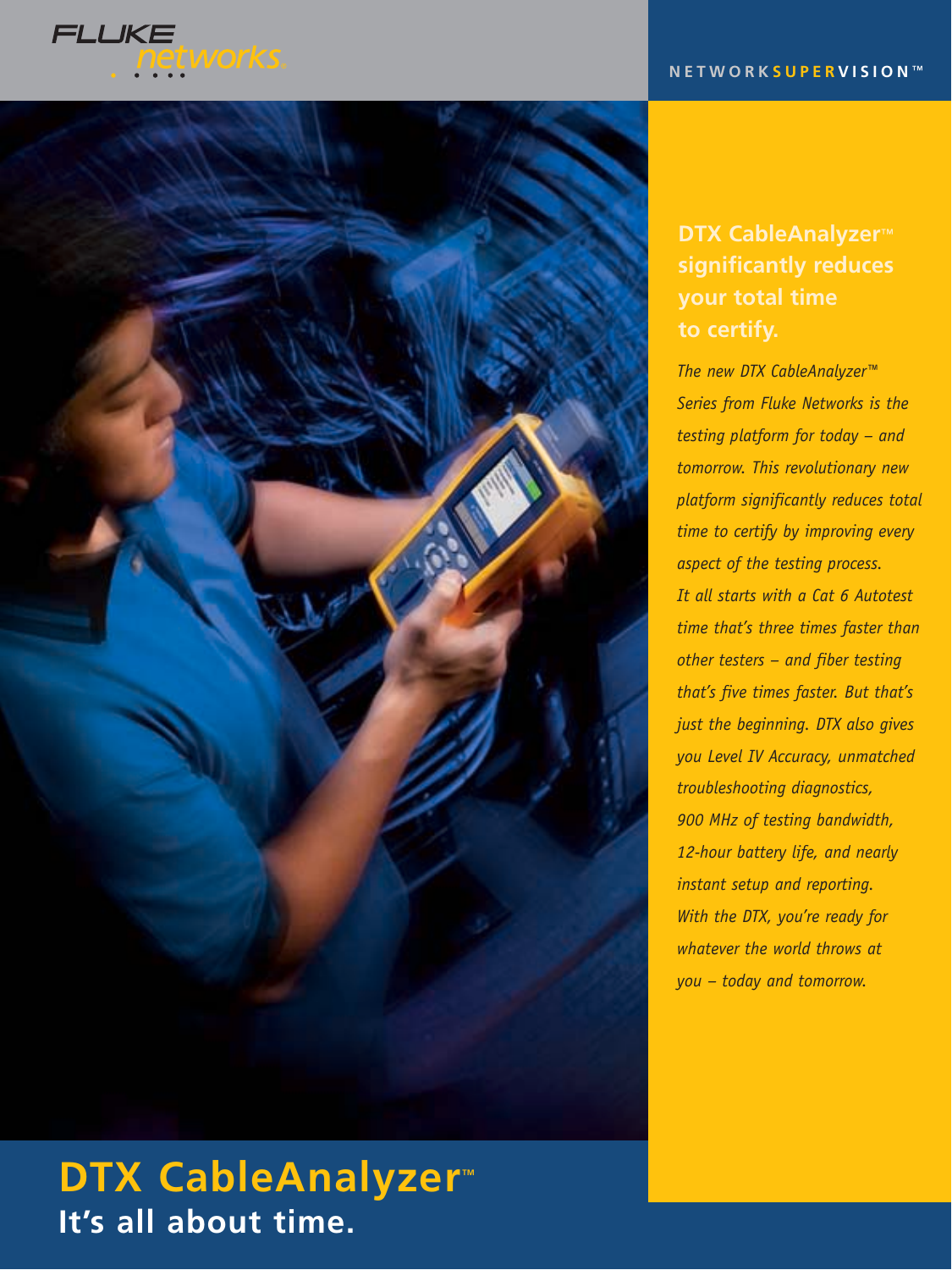

### **The DTX advantage: speed and accuracy.**

The DTX CableAnalyzer's powerful features, speed, and superior accuracy make your crews more efficient and productive – and you can see the results on the bottom line. It's all about time – and no other tester delivers like DTX.

- **Increase productivity from day one.** Intuitive interface means your techs spend less time in training and more time testing.
- **Zero to certified in 12 seconds.** This unheard-of Cat 6 test speed lets you move from link to link three times faster than with previous testers.
- **Level IV Accuracy.** Get the most accurate test results in the shortest possible time.
- **900 MHz frequency range.** Prepares you for future applications, such as 10 Gigabit Ethernet, Class F and CATV.
- **Advanced time-saving diagnostics.** Pinpoints the location of a failure and is the only tester that suggests corrective action, saving troubleshooting time.
- **Record-fast fiber certification.** Certifies a pair of fibers in 12 seconds with DTX singlemode and multimode fiber modules.
- **12-hour battery life.** Gives you the power to complete any job.
- **Save time managing results.** From setup to reporting, LinkWare™ Cable Test Management Software's simple user interface and time-saving features increase productivity.

# **Significantly reduces total time to certify.**

The DTX Digital CableAnalyzer Series gives you a complete solution that streamlines every aspect of the certification job – from setup, to record-fast testing and troubleshooting, to reporting results to the customer. All told, DTX can save you considerable time and money – up to four hours a day.

### **Cat 6 certification in 12 seconds**

The DTX-1200 and DTX-1800 perform Cat 6 certification tests in just 12 seconds – in full compliance with industry standards and with superior accuracy. That's *three times faster* than existing testers. This incredible speed means you can test up to 170 more links in an eight-hour shift.

### **Troubleshoot faults twice as fast**

When a link fails, the DTX Series provides quick, easy-to-understand directions to identify the point of failure (distance from the tester) and the possible reason(s) for the failure.

These directions not only tell you the problem, but also *identify corrective actions* your test technicians can take to solve the problem quickly – all without having to consult the project manager. Instead of spending time executing trial and error corrections – and re-testing to find out



whether the problem has been resolved – the technician knows exactly where to look and what to do to fix the failing link. *Even if only two percent of the cables certified in one shift fail Autotest, you'll save as much as two hours of labor time per day of certifying.*

#### **Fast even when you're not testing**

The DTX Series isn't just a faster way to test. It cuts setup and reporting times. Its ease-of-use lowers training time. Extended battery life means you can do more on a single charge. And a bright color display, ample memory, and built-in talk set all contribute to overall productivity while enhancing the user experience. **This all adds up to save you time and money every day.**

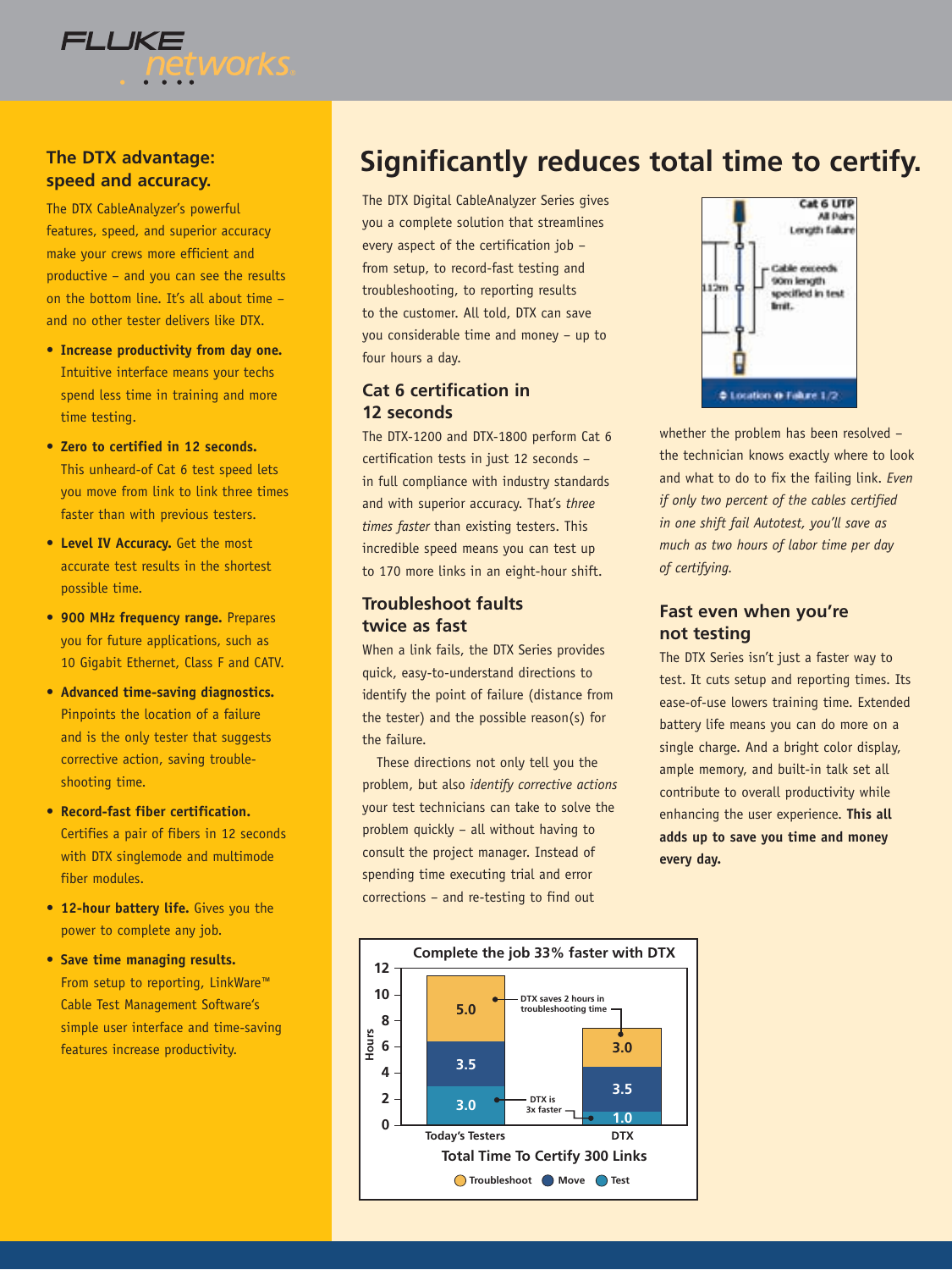# **The DTX CableAnalzyer: a visionary approach to testing.**

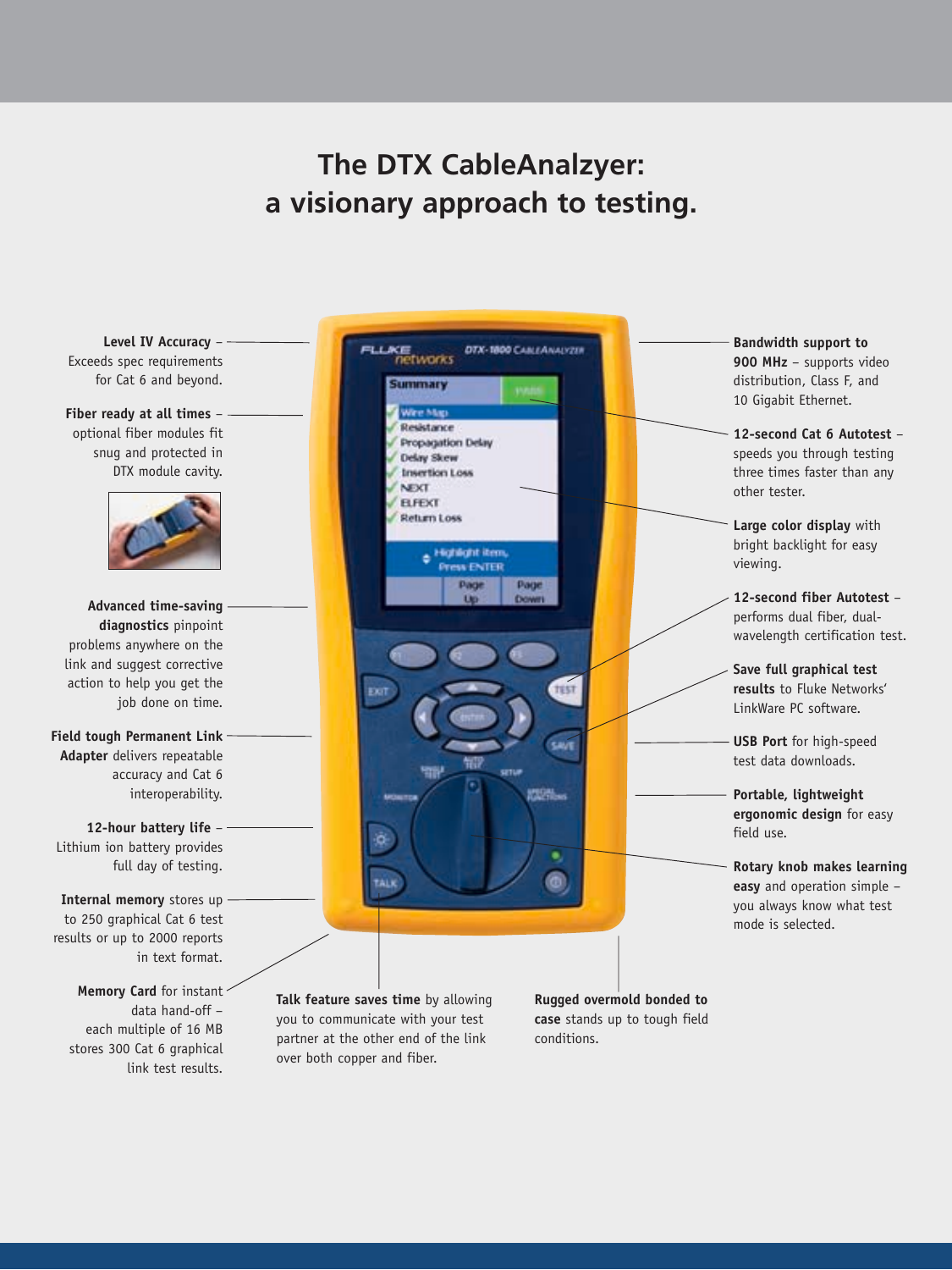# **Get more done in less time with fiber on-board.**

#### **Record-fast fiber certification**

The DTX fiber modules accelerate testing through exclusive technology and an easyto-use interface. Press the Autotest button and you get standards compliant certification automatically – test two fibers, each at two wavelengths, measure length, and determine the pass or fail status – all in about 12 seconds. Our fiber modules let you test more fibers in less time, cutting testing costs and freeing you up for other tasks. You can easily save more than 100 hours per year.



*Unlike competitive fiber adapters which measure length and two loss measurements per Autotest, DTX is the only fiber test solution that measures length and four loss measurements per Autotest – all in about 12 seconds. With DTX Fiber Modules you can speed through fiber testing five times faster than the competition.*

### **Test copper and fiber with a touch of a button**

Only the DTX platform offers optional on-board fiber modules – so you'll never lose time searching for your fiber adapter. And fiber certification is always ready when you are. No other solution lets you switch between copper and fiber with a touch of a button.

### **Certify multimode and singlemode fiber**

DTX fiber modules use LED and laser sources to ensure standards-compliant certification. Save, upload, manage, and print comprehensive certification reports using LinkWare PC software.

#### **Deliver complete Tier 1 certification**

Our comprehensive Tier 1 certification solution includes loss, length, and polarity measurements. You can validate fiber link performance and installation quality. Measure optical loss at multiple wavelengths. Measure fiber length and verify polarity. And bi-directionally test fibers at two wavelengths without swapping near and far-end units.

#### **Find faults faster**

An integrated on-module visual fault locator (VFL) makes troubleshooting simple link problems fast and incredibly easy. The bright laser-driven VFL helps you locate many nearend fiber faults and can be used to verify continuity and polarity. Our exclusive integrated design ensures that the VFL is always on-hand when you need it.

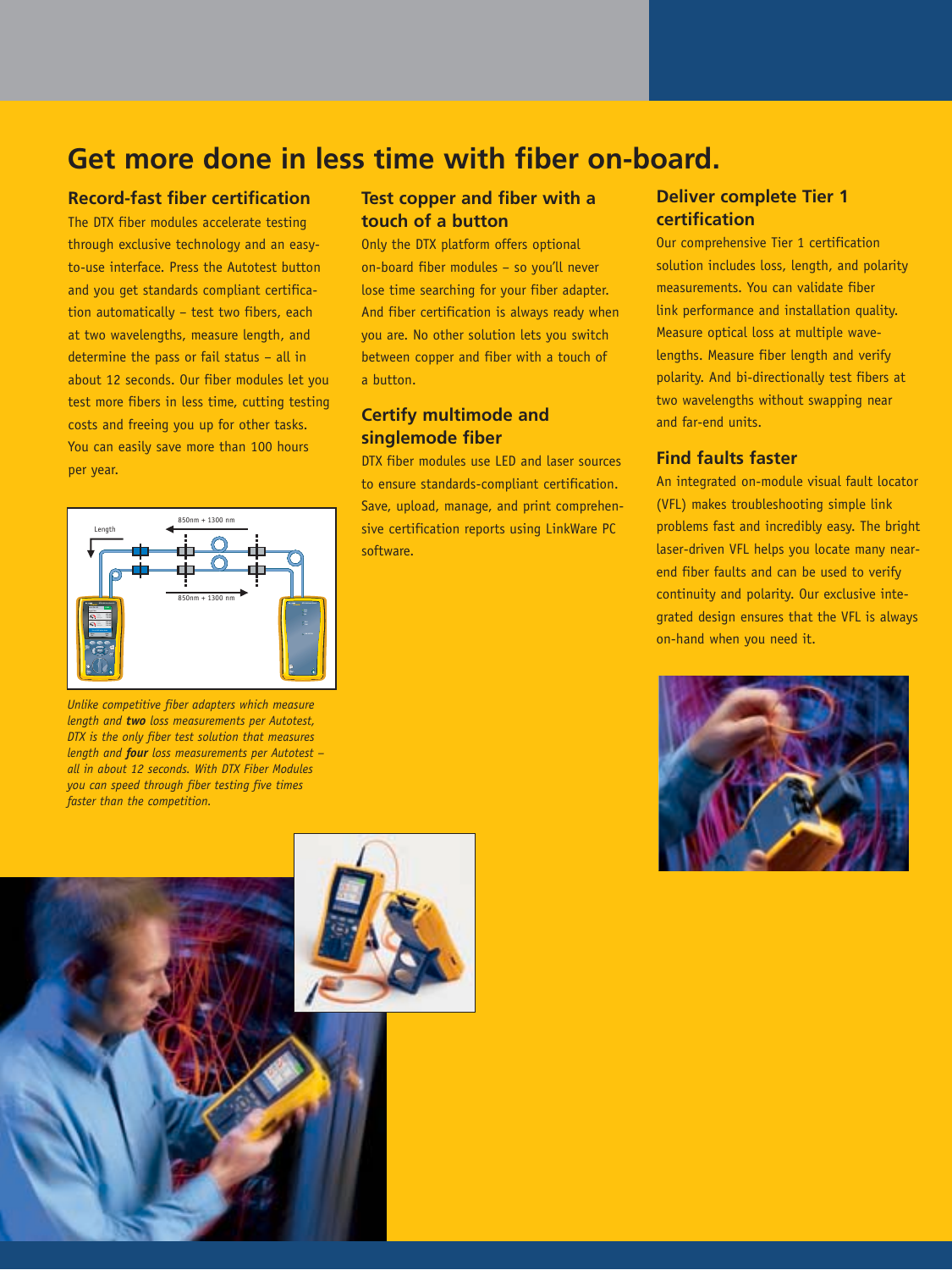### **900 MHz frequency for a future-proof investment**

**etworks** 

**FLUKE** 

The top-of-the-line DTX CableAnalyzer – the DTX-1800 – supports testing up to 900 MHz. This extended bandwidth supports the ISO Class F links, as well as emerging standards like 10 Gigabit Ethernet over twisted-pair cabling. It also enables you to certify links for other applications, such as video distribution over twisted-pair cabling. No other tester on the market gives you this kind of future-proof investment while meeting current Cat 5e/6 specifications.

#### **Accuracy every time, over time**

The DTX Series testers are more accurate than any cable certification tester on the market today. Overall accuracy is a function of two critical factors: tester accuracy level – which assures that the tester delivers the correct PASS/FAIL results – and Permanent Link adapter technology, which is also a function of the quality and characteristics of the test adapters that interface to the link-under-test.



*The cost of inaccuracy: A tester showing incorrect Pass/Fail decision may cause a good link to fail (false fail) or a bad link to pass (false pass). Both of these false results cost you time and money*.

#### **Tester accuracy exceeds Level IV**

Until now, testers have been designed to meet accuracy Level III. The more demanding accuracy Level IV specification has been proposed in ISO/IEC (international standards) to test Class F links to 600 MHz. DTX testers exceed this new specification, assuring you of higher confidence in results over the full frequency range.

#### **Permanent Link adapter technology eliminates false failures**

Commercial patch cords – including Cat 5e/6 and Cat 7 – used in Permanent Link testing applications can cause costly false failures by failing a good link and adding unnecessary hours of troubleshooting and repeat testing. The daily wear associated with coiling, uncoiling, and storing patch cords under rough field conditions causes invisible degradation over time and contributes to Return Loss, which is often the cause of a FAIL.

At Fluke Networks, we put accuracy first. That's why we developed highperformance Permanent Link Adapters instead of using commercial patch cords. Our proprietary technology ensures superior accuracy and stability required for measuring Return Loss, while increasing the accuracy of all other measured test parameters – **not just accuracy one time, but accuracy every time – over time.**



*As you can see in this graph, a commercial Cat 7 SSTP cord has a 10 dB loss after 150 cycles of coiling and uncoiling. This 10 dB degradation causes a good link to fail – and you end up with a false fail. This 10 dB of loss won't occur when you use Fluke Networks' Permanent Link adapter technology – with DTX you get repeatable accuracy you can count on.*